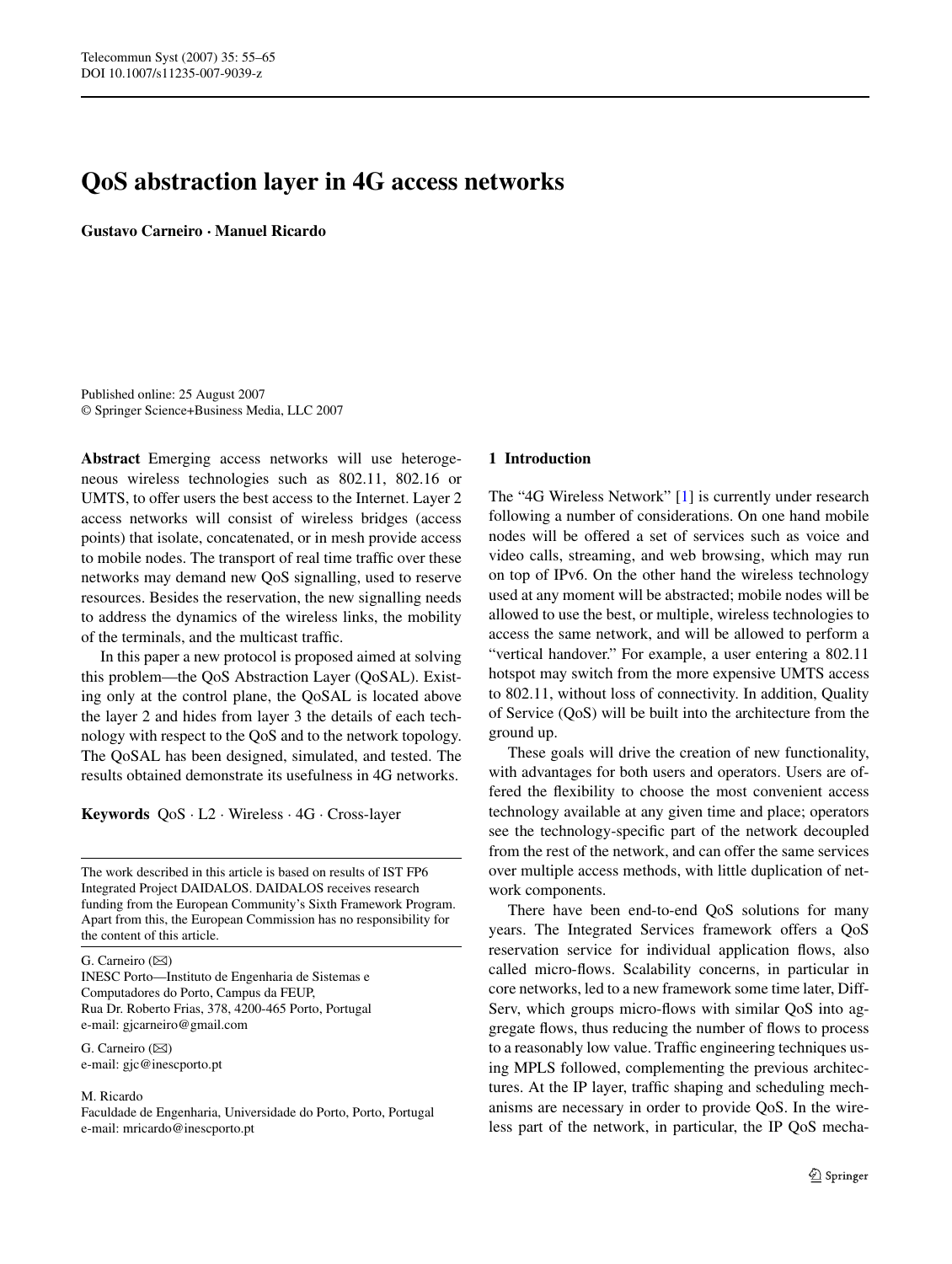nisms need to be complemented by the QoS mechanisms of the layer 2 technologies. As a consequence, Wireless LAN (IEEE 802.11e), UMTS, and IEEE 802.16 (broadband metropolitan area network), among others, have developed support for L2 QoS.

IEEE 802.11e [[2\]](#page-9-0) has been adopted in 2005, adding layer 2 QoS capabilities to the IEEE 802.11 standard (Wireless LAN). In 802.11e the time between beacons is divided into two distinct periods: Contention Period (CP) and Contention Free Period (CFP). The former is analogous to the traditional 802.11 Distributed Coordination Function (DCF), where stations have to compete for access to the medium. But 802.11e defines a new access algorithm called Enhanced Distributed Channel Access (EDCA) that allows four access categories, which are basically different priorities given to stations when competing for access to the radio channel.

However, EDCA still does not provide enough guarantees for the most demanding delay sensitive applications, and an additional access mechanism was defined by 802.11e—the Hybrid Coordination Function (HCF) Controlled Channel Access (HCCA), which operates during the CFP. This mechanism is coordinated by the Access Point and is based on polling. In HCCA the scheduling of polling frames is aimed at satisfying the requirements of Traffic Streams (TS) of stations. A Traffic Stream represents a packet flow associated with a station, and is characterized by a set of QoS parameters. Stations explicitly reserve L2 QoS for a TS using the MLME-ADDTS service primitive, which includes not only QoS parameters such as mean data rate and maximum delay, but also the identifiers used to classify packets as belonging to that stream. Several classification mechanisms are supported, including the source or destination MAC, or the IPv6 Flow Label. In addition to the reservation primitive, there is also the primitive MLME-SCAN.confirm, which reports the resource status of an AP, such as the number of stations, or the available capacity. This information is carried in 802.11e beacons so that a station can use it to select the least loaded AP among those in range.

In UMTS networks the packet transfer service has been designed with QoS in consideration from the very beginning [\[3](#page-9-0)]. UTMS provides primitives to signal the creation of L2 "tunnels" for packet transfer called Packet Data Protocol (PDP) Contexts. These tunnels have an associated set of QoS attributes, and the UMTS network ensures that the packets entering PDP Contexts are transferred according to the negotiated QoS parameters. The QoS parameters include traffic type, transfer delay, and guaranteed bitrate. Among others, UTMS also provides the primitive SMREG-PDP-MODIFY-IND, which is used by the network to notify the terminal when a QoS reservation can no longer be maintained with the same parameters, usually due to fading problems in the radio channel. The affected applications can thus

adapt to the degradation in the access network in a timely fashion.

In IEEE 802.16 [[4\]](#page-9-0) QoS is provided around the concept of *service flow*, a transport service offered by the MAC layer that supports the unidirectional transfer of packets with QoS guarantees. The QoS attributes supported by 802.16 include not only QoS parameters, such as reserved traffic rate and maximum latency, but also an 802.16 specific *scheduling type* parameter that is associated with different MAC scheduling types and different application requirements. With the *best effort service* contention slots are used to transmit data and, as the name suggests, is suitable for best effort traffic. With the *non-realtime polling service* the Subscriber Station (SS) is polled periodically, on the order of one second, for variable sized data transmission, but contention slots may also be used; this service is suitable for high bandwidth non-realtime services, such as FTP. If the *realtime polling service* is selected the SS is polled periodically for transmission of variable sized data, with a polling period tightly controlled to meet the QoS requirements of the service flow. This service is suitable for real-time, variable sized traffic, such as MPEG video. Finally, the *unsolicited grant service* grants SS periodic time slots with no polling, and no latency and overhead associated with polling. A downside of this service is that the station is forbidden from using contention slots for this service flow, which means that only isochronous traffic is allowed, such as Voice over IP. Service flows are dynamically created, usually by the SS, through the *Dynamic Service Addition* (*DSA*) *Request* primitive.

Table [1](#page-2-0) summarizes some aspects of the QoS service interfaces for IEEE 802.11e, UMTS, and IEEE 802.16. While leaving out details such as multicast primitives, we can notice the complexity of using multiple technologies in the context of 4G heterogeneous networks. In order to overcome this problem we have developed the "QoS Abstraction Layer" (QoSAL). It is a generic protocol aimed to reserve QoS in L2 wireless networks, which hides from the hosts and the Access Routers the topology and heterogeneity of the underlying L2 network.

The rest of this paper is organized as follows. The following section formalizes the problem that is addressed by the QoSAL. Section [3](#page-2-0) presents some similar work in the field. Section [4](#page-3-0) presents a high level overview of the QoSAL architecture, which is complemented by a description of the service interface in Sect. [5,](#page-3-0) and of the protocol in Sect. [6](#page-6-0). Simulation results and prototype evaluation are included in Sect. [7.](#page-7-0) Section [8](#page-8-0) concludes with final remarks on the obtained results and future work.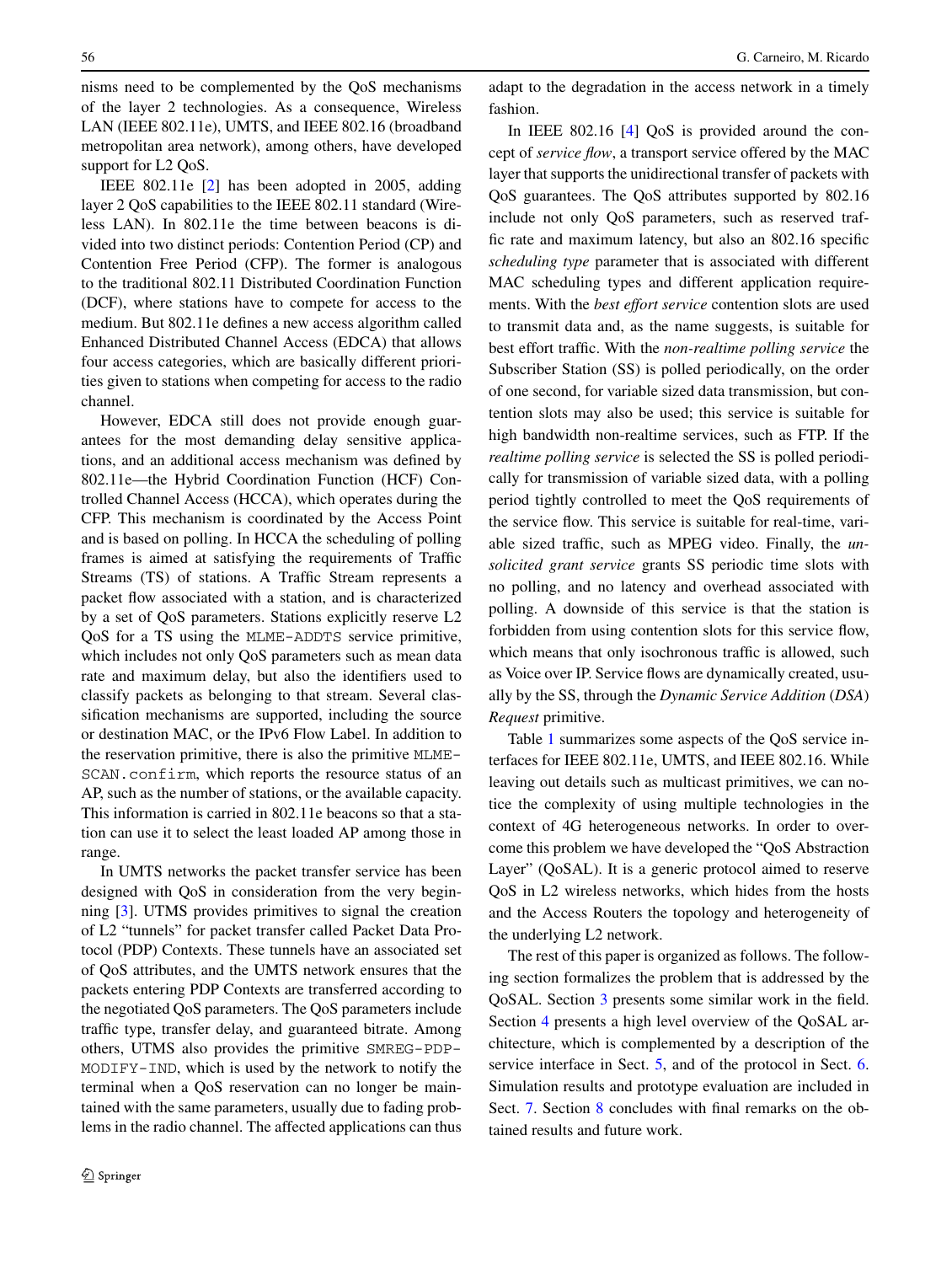<span id="page-2-0"></span>**Table 1** Comparison of different L2 QoS interfaces

| 802.16-2004 |  |
|-------------|--|

|                           | 802.11e                                                                                                                               | UMTS (Release 5)                                                                                                                                                                                                                                 | 802.16-2004                                                                                                                                                                                                                                          |  |
|---------------------------|---------------------------------------------------------------------------------------------------------------------------------------|--------------------------------------------------------------------------------------------------------------------------------------------------------------------------------------------------------------------------------------------------|------------------------------------------------------------------------------------------------------------------------------------------------------------------------------------------------------------------------------------------------------|--|
| OoS parameters            | Nominal MSDU size<br>Min/mean/max data rate<br>Mean/max service interval<br>Traffic type<br>(isochronous, asynchronous)<br>Burst size | Traffic class<br>(conversational, streaming,<br>interactive, or background)<br>Guaranteed, maximum bitrate<br>Maximum SDU size<br>SDU/bit error ratio<br>Transfer delay                                                                          | Traffic priority<br>Maximum sustained traffic rate<br>Maximum traffic burst<br>Minimum reserved traffic rate<br>Scheduling type<br>(best-effort, non-realtime polling,<br>real-time polling, unsolicited grant)<br>Tolerated jitter, maximum latency |  |
| Traffic<br>classification | Source/destination $MAC +$ ethertype<br><b>IPv4 DSCP/Protocol</b><br><b>IPv6 Flow Label</b><br>802.1D user_priority<br>802.1Q VLAN ID | Source address, mask<br>Protocol number (IPv4)/next<br>header (IPv6)<br>Destination port range<br>Source port range<br>IPSec security parameter index<br>Type of service (ToS)<br>(IPv4)/Traffic class (IPv6) and mask<br><b>IPv6 Flow Label</b> | IP ToS/DSCP<br><b>IPv6 Flow Label</b><br>IP protocol<br>IP source/destination address<br>Source/destination port range<br>Source/destination MAC<br>Ethertype<br>802.1D user priority<br>802.10 VLAN ID                                              |  |
| Resource<br>information   | Station count, channel utilization,<br>available admission capacity                                                                   | N/A                                                                                                                                                                                                                                              | N/A                                                                                                                                                                                                                                                  |  |
| OoS reservations          | MLME-ADDTS.request,<br>MLME-ADDTS.confirm                                                                                             | SMREG-PDP-ACTIVATE-SEC-REO,<br>SMREG-PDP-ACTIVATE-SEC-CNF                                                                                                                                                                                        | DSA-REO, DSA-RSP                                                                                                                                                                                                                                     |  |
| Initiator                 | Terminal                                                                                                                              | Terminal                                                                                                                                                                                                                                         | Terminal or network                                                                                                                                                                                                                                  |  |
| Flow direction            | Unidirectional or bidirectional                                                                                                       | Unidirectional or bidirectional                                                                                                                                                                                                                  | Unidirectional                                                                                                                                                                                                                                       |  |
| OoS notifications         | N/A                                                                                                                                   | SMREG-PDP-MODIFY-IND                                                                                                                                                                                                                             | DSC-REQ, DSC-RSP                                                                                                                                                                                                                                     |  |

# **2 Problem statement**

The basic scenario that we addressed consists of a Mobile Node that uses an Access Router to obtain connectivity to an operator's network. However, the Access Router does not offer direct wireless connectivity to the Mobile Node; instead, it is connected to one or more Access Points, which provide the layer 2 connectivity to the Mobile Node.

A more complex scenario is characterized by concatenated wireless links, as shown in Fig. [1](#page-3-0). Here an IEEE 802.16 link (Base Station + Subscriber Station) is used to connect two Access Points in parallel: one 802.11 (Wireless LAN) and one IEEE 802.15.1 (Bluetooth). These scenarios are only examples; the ultimate topology addressed by the QoSAL is a generic L2 network composed of an arbitrary number of equipments interconnected to form a tree rooted at the Access Router.

The following goals were considered for the design of the QoSAL:

- 1. The main goal, to allow reservation of L2 QoS resources in wireless networks.
- 2. A flexible QoS model which adopts the common QoS models in the Internet: IntServ and DiffServ.
- 3. The parameters of the QoS model should be simple and generic, so that each Access Point can map them into its own technology.
- 4. Multiple concatenated wireless links should be supported, and QoS should be reserved in all of them.
- 5. No a priori knowledge of the L2 network topology should be required by either Access Router or Mobile Node.
- 6. Dynamic changes in the L2 topology should be supported.

#### **3 Related work**

Although bearing many similarities with the work described in this paper, the Subnet Bandwidth Manager (SBM) protocol/framework developed by the IETF Integrated Services over Specific Link Layers (ISSLL) group is tied to the RSVP protocol and not directly reusable outside the IntServ framework. SBM uses IP multicast packets for signalling, and because of that it is very much IP-oriented and does not fit the conceptual model of MAC bridges. In addition, there can be only one Designated SBM (DSBM) in each LAN segment, and the router uses a simple predefined multicast address to communicate with the DSBM. This means that supporting complex L2 topologies in the same LAN segment (as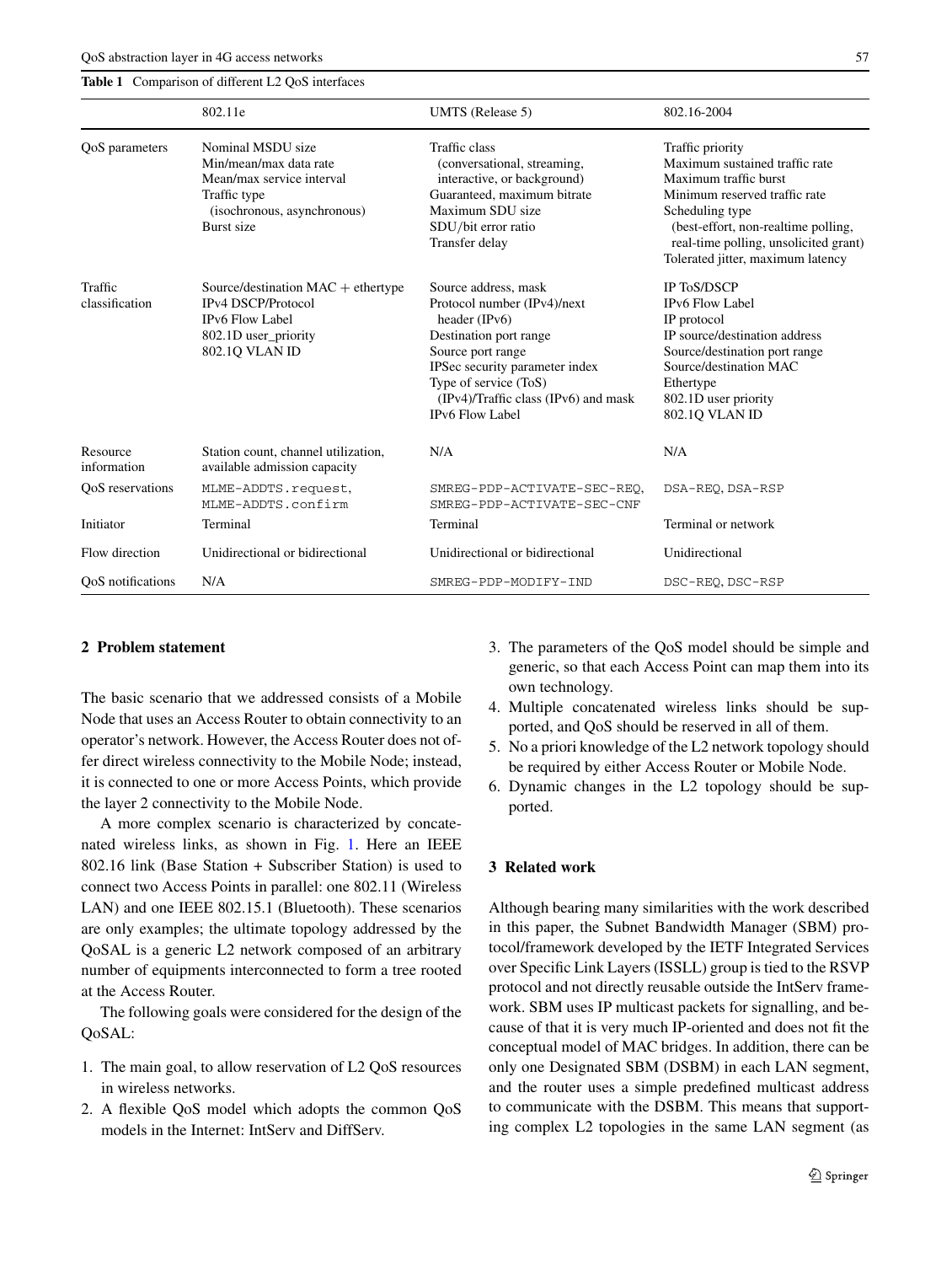<span id="page-3-0"></span>

**Fig. 1** Example of multi-hop wireless scenario

perceived by the Access Router), such as the one in Fig. 1, is not possible without gross simplification and loss of efficiency. Finally, SBM only performs basic admission control procedures and, at most, 802.1Q user\_priority marking, for priority-based L2 QoS, while certain applications demand a more detailed QoS reservation model.

The IEEE 802.21 Working Group is currently working on handover and interoperability between heterogeneous networks. The only overlap in functionality with the work presented here is the definition of abstract link layer indications. In 802.21, QoS issues are hardly addressed at all; it does not contain primitives to reserve L2 QoS resources. Supporting concatenated networks (e.g. IEEE  $802.16 + 802.11$ ) with the current 802.21 service model would be challenging. It also does not contain information on "available bitrate", which is a fundamental parameter in "network initiated handover".

Unlike IEEE 802.21, QoSAL does not target mobility as main focus; while mobility is supported by QoSAL, it assumes the presence and cooperation of existing mobility management modules, such as Fast Handovers for Mobile IPv6.

The Unified Link Layer API (ULLA) [[5\]](#page-9-0) features an abstract API for configuring radio link parameters and receiving generic handover triggers. It is similar to 802.21 in purpose, but is more limited in the sense that it is a host local interface; no protocol is defined for delivering commands or events across L2 network segments. Like 802.21, it does not cover L2 QoS.

# **4 Architecture**

The architecture of the QoSAL is shown in Fig. [2](#page-4-0). It represents an access network, with an Access Router, an Access Point, and a Mobile Node. The QoS Abstraction Layer (QoSAL) runs on these network elements, and its instances communicate using a protocol that is transported directly over L2 bearers. At the Access Router, the QoSAL accepts service requests from a L3 entity called *QoS Manager*. The QoS Manager is responsible for end-to-end QoS management, but it only addresses IP subnetworks; for instance, it is unaware of the Access Points in Fig. 1, so the reservation of resources in the L2 network is delegated to the QoSAL. A more in depth overview of the L3 architecture can be found in [\[6](#page-9-0)].

The QoSAL exists only in the control plane of the communications stack. In response to abstract QoS requests from the QoS Manager, the QoSAL modules running on Access Point and Mobile Node ask the technology-specific *QoSAL Driver* modules to implement the request at L2, which configure the data-plane modules (e.g. shaping and scheduling), and prepare them for the new flow. For instance, in an UMTS network interface, at the Mobile Node side, the primitive SMREG-PDP-ACTIVATE-REQ is used to reserve L2 QoS resources. A more detailed description of QoSAL drivers for IEEE 802.11e, 802.16, and Bluetooth can also be found in [[6\]](#page-9-0).

At the IP layer individual flows may have separate queues where packets are shaped and their IPv6 *Flow Label* field is marked with the *Connection Identifier*, which is a number used by the QoSAL to uniquely identify a flow. Then packets are multiplexed into a single queue leading to the network interface driver. From then on the QoSAL-aware network interfaces, not only at Access Router and Mobile Node but also at Access Points, use the Flow Label to demultiplex packets into different L2 queues, and apply different QoS treatment to different flows. Currently only the IPv6 Flow Label is used to associate packets with QoS connections, but a mapping based on L2 or even new L2.5 headers is being researched.

# **5 The service interface**

The services offered by the QoSAL to layer 3, such as the QoS Manager in Fig. [2,](#page-4-0) can be classified into five groups: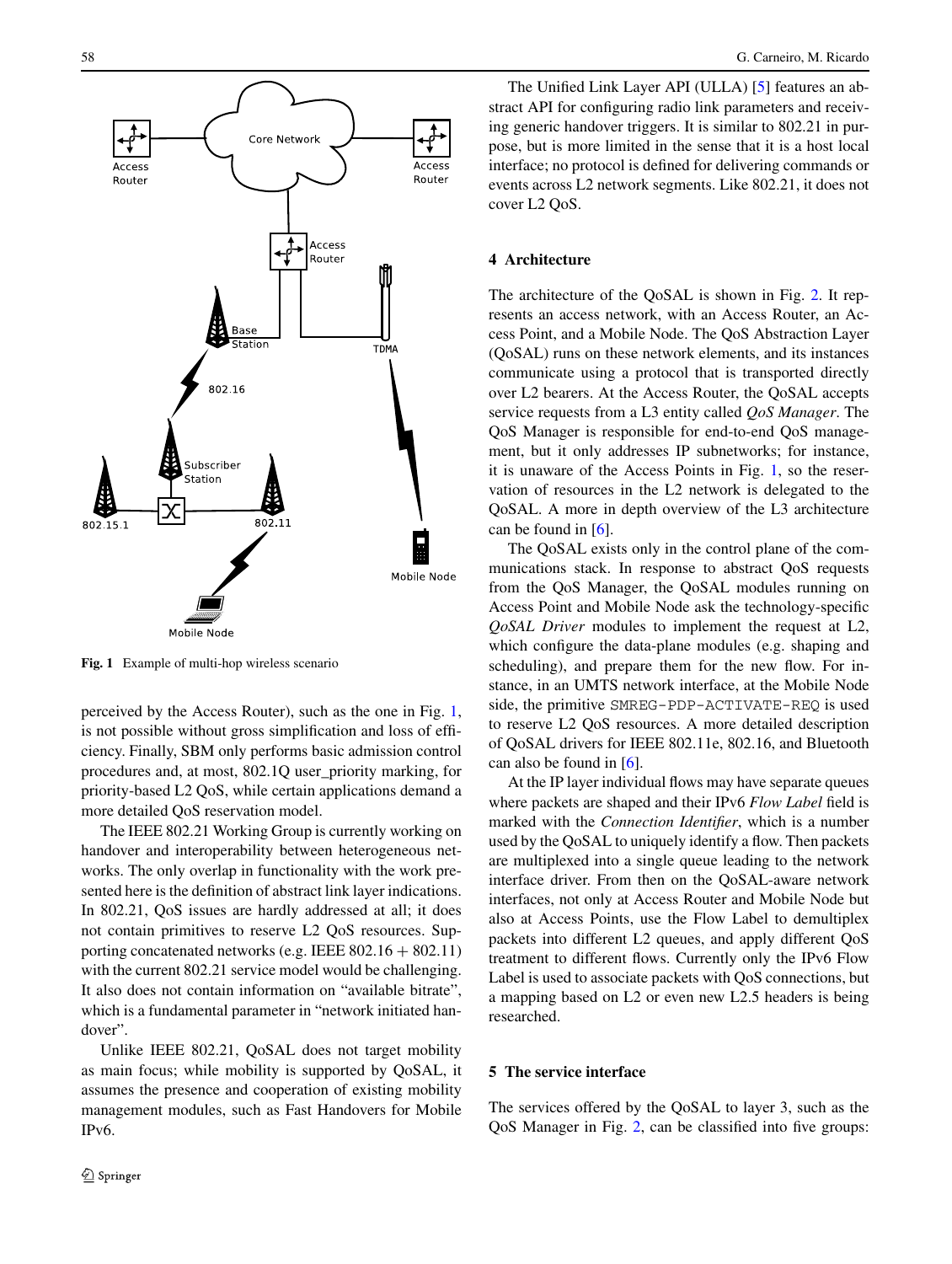<span id="page-4-0"></span>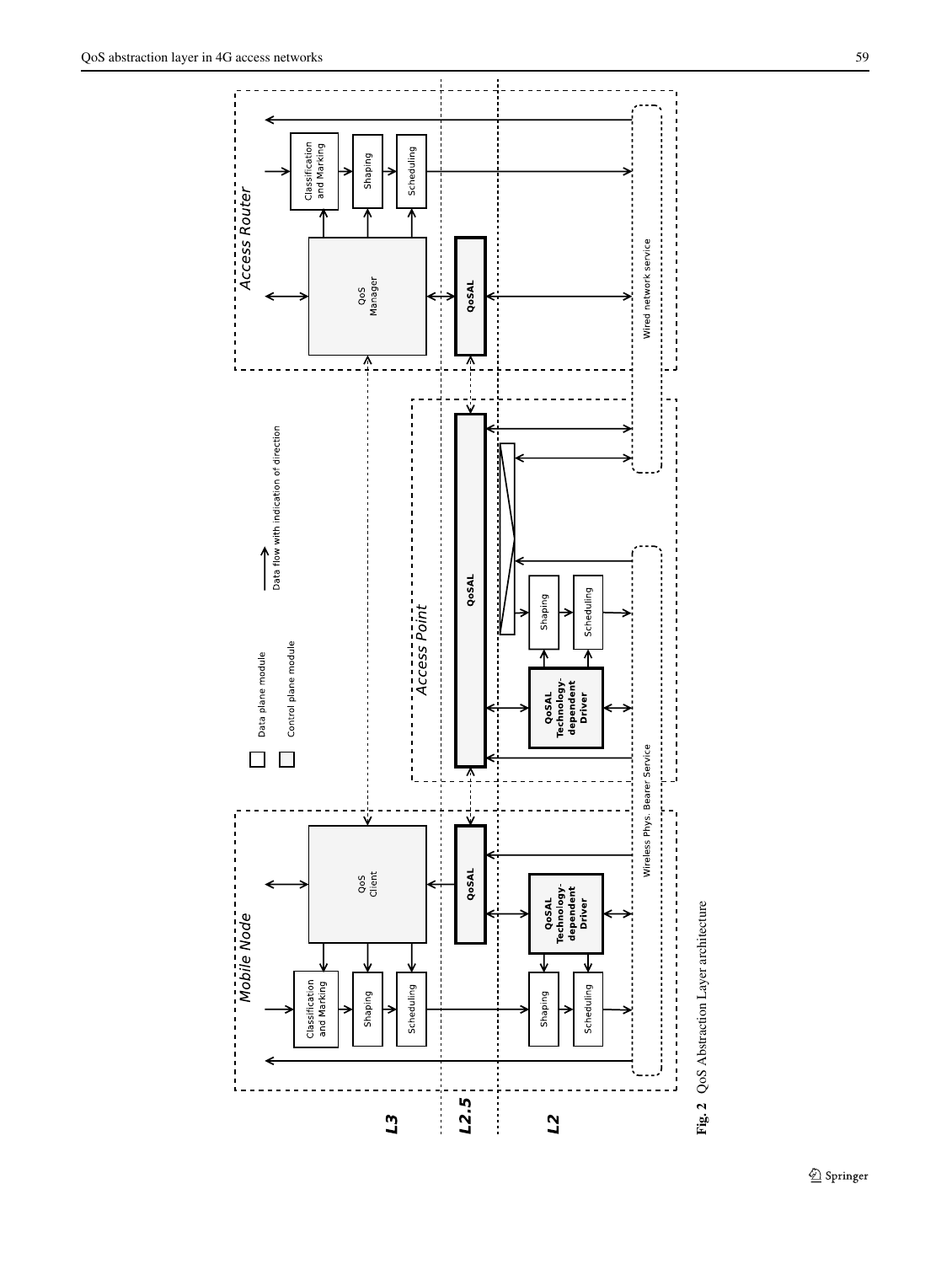<span id="page-5-0"></span>(1) QoS reservation; (2) resource querying; (3) QoS degradation notification; (4) mobility; (5) multicast.

# 5.1 QoS reservation

The main service offered by the QoS Abstraction Layer consists in the creation of "QoS connections" between the Access Router and the Mobile Node. These "connections" are virtual channels between the two elements offering QoS guarantees, such as bitrate and delay.

The service of QoS reservation is offered by the primitive AL-CNX-ACTIVATE-REQ. The parameters required for this primitive are (1) the MAC address of the destination Mobile Node that terminates the QoS reservation, and (2) the Quality of Service parameters.

The QoS parameters include a Tspec and an Rspec. The Tspec describes the characteristics of the flow to be transferred, and includes the parameters *mean data rate*, *burst size*, *peak data rate*, *minimum policed unit*, and *maximum transmission unit*. These are standard *token bucket filter* parameters that have the meaning defined in [[7\]](#page-10-0). The Rspec describes the actual QoS resources being requested to the link layer. It consists solely of two values: *Reserved Bitrate* and *Class Identifier*. The Class Identifier implicitly determines the values of many other QoS attributes, such as transmission delay and error rate, considering the application requirements. The values considered for Class Identifier are:

- *Conversational.* Interactive voice and video (e.g. audio and video conferencing)
- *Transactional.* Transaction data, interactive (e.g. WEB browsing, telnet, e-commerce)
- *Streaming.* Short transactions, bulk data, video streaming (e.g. video on demand, FTP)
- *Best effort.* Legacy applications/low cost services

The AL-CNX-ACTIVATE-REQ primitive triggers the signalling described in Sect. [6,](#page-6-0) and returns a *connection identifier* in an AL-CNX-ACTIVATE-RESP primitive if the reservation succeeds. The entity that requested QoS reservation is then responsible to setup the flow marking module that will mark the Flow Label of the IPv6 packets associated to the connection. The connection identifier is also used for modification and deactivation of QoS connections, and it is included in QoS degradation notifications.

QoSAL offers a reservation mechanism that is adequate for both DiffServ and IntServ. To support DiffServ the endto-end QoS management entity (e.g. the QoS Manager) should create, for each terminal, one QoSAL reservation per class of service, and adjust the amount of reserved bitrate of these reservations dynamically to accommodate evolving application requirements.

## 5.2 Resource querying

There is a primitive used to request a report of the available (free) resources in the access network: AL-RESOURCE-QUERY. Its single parameter, DestAddr, identifies the "path" for which resources are to be queried. If DestAddr is the L2 address of a Mobile Node a single report is generated for all Access Points in the path towards the given Mobile Node. If, on the other hand, the address is that of an Access Point then the reply will report resources along the path to the give Access Point. Finally, a broadcast address as DestAddr means to request reports for all Access Points in the Access Network, one report for each unique path towards an edge Access Point.

The resource reports will arrive some time later via AL-RESOURCE-INDICATION up-calls. This primitive includes an estimation of free bandwidth in the Access Point; if the path includes multiple Access Points, the returned bandwidth is the minimum of all bandwidths of individual Access Points. AL-RESOURCE-INDICATION can also be sent spontaneously by the QoSAL, either periodically or whenever significant changes in the available resources are detected.

## 5.3 QoS degradation notifications

The primitive AL-CNX-INDICATION is issued at the Access Router and the Mobile Node by the QoSAL to indicate that it was forced to modify the QoS for a specific connection due to changing conditions in the wireless medium. The primitive includes the connection identifier and Rspec as parameters. This primitive can be used for cross-layer adaptation [\[8](#page-10-0)], and may serve as trigger for higher-level handover decisions.

During the lifetime of a connection, the QoSAL is allowed to spontaneously modify the reserved bitrate within the bounds of the initial reservation. For instance, the QoSAL may sense a degradation in the signal strength, and temporarily switch to a transmission mode with lower bitrate but lower error probability; since the actual bitrate obtained by the connection has decreased, an AL-CNX-INDICATION primitive is issued at Mobile Node and Access Router to notify the QoS Manager and/or applications of this. When the effect that caused the degradation ceases, the link is again gradually switched to higher bitrate modes, new QoS levels become possible in the connections, and AL-CNX-INDICATION primitives are sent again, until the initial QoS level is attained.

# 5.4 Mobility

In order to support node mobility scenarios a couple of additional primitives were defined. AL-HANDOVER-PREPARE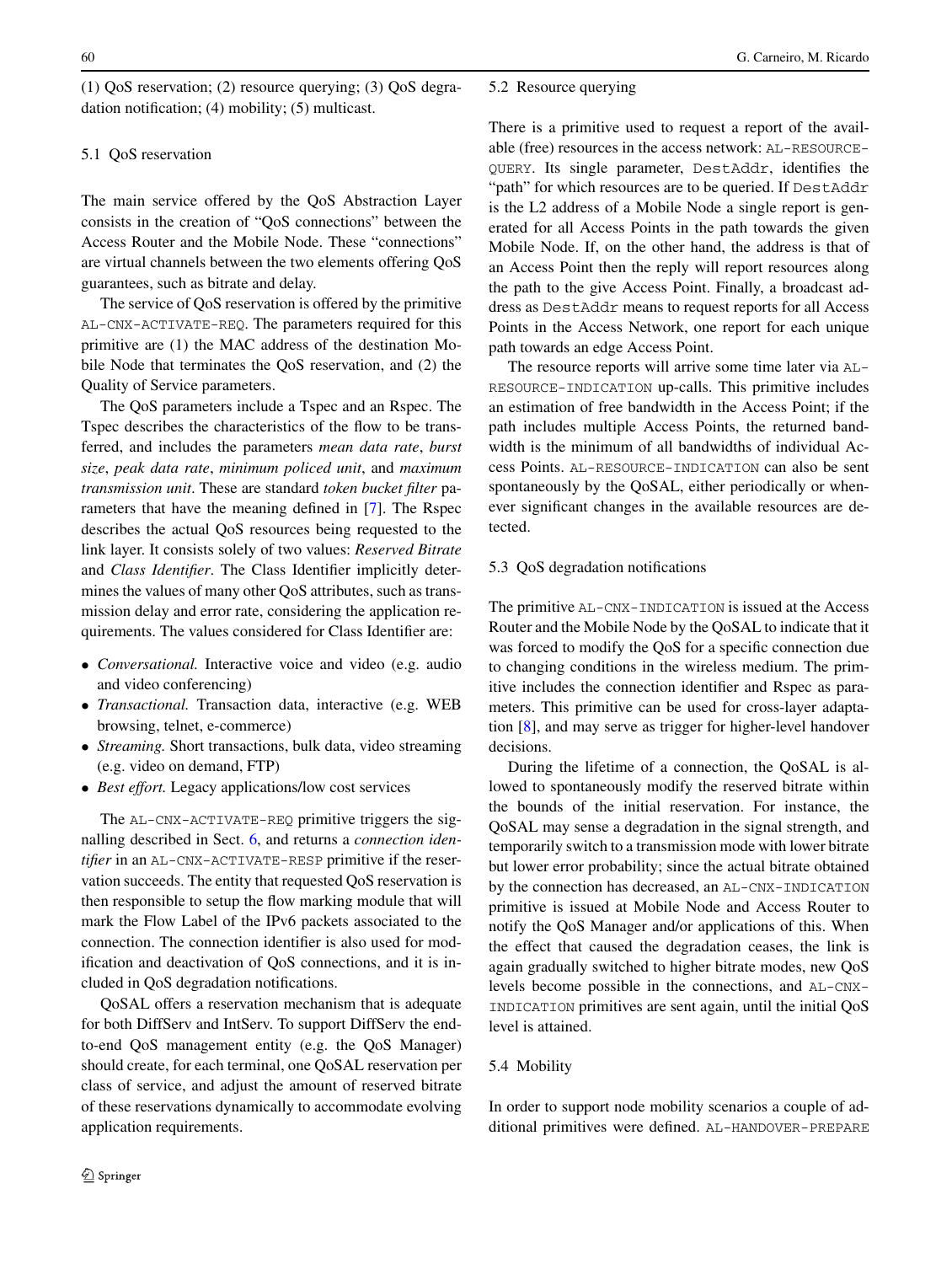<span id="page-6-0"></span>is used when the Mobile Node makes a decision to handover to a different Access Point. When the QoSAL receives this primitive a message is sent to the new Access Point notifying it to prepare the QoS resources in advance. Then, as soon as the Mobile Node switches to the new Access Point, the primitive AL-HANDOVER-EXECUTE is issued by the mobility control module, and the QoSAL at Mobile Node communicates with the new Access Point in order to activate the resources previously prepared. A smooth handover is obtained, and QoS is preserved under mobile conditions.

# 5.5 Multicast

The support of multicast QoS will be important in future networks, as multimedia streaming services are likely to gain prominence. Therefore, multicast support had also to be designed into the QoSAL.

There are two stages required to obtain multicast QoS. First, a QoS reservation is performed using the AL-CNX-ACTIVATE-REQ primitive, but specifying a L2 multicast address instead of the L2 address of a Mobile Node. As usual, a connection identifier is returned, which identifies the *multicast session*.

After a multicast session is created, membership management takes place. The primitive AL-MULTICAST-JOIN takes a connection identifier and a L2 address as parameters, and it is used to notify the QoSAL that a new Mobile Node is joining the indicated multicast session. Conversely AL-MULTICAST-LEAVE is used to indicate that a Mobile Node is leaving a multicast session.

## **6 The protocol**

The QoSAL Protocol Data Units (PDUs) are transmitted as IEEE 802 frames<sup>1</sup> with a dedicated protocol type. It is inspired by the RSVP protocol in the sense that it uses inband signalling and soft-state. It should be noted, however, that RSVP and QoSAL have different and complementary scopes; the former addresses end-to-end L3 QoS, while the latter covers only L2 access networks.

Figure 3 illustrates how the AL-CNX-ACTIVATE-REQ primitive is handled by the protocol. First, a unique identifier for the QoS reservation, CnxID, is derived. Then an Ethernet frame is sent, with MN1 as destination MAC address. The frame contains an AL-CNX-ACTIVATE-REQ PDU, with CnxID and QoS as parameters. It is important to emphasize that by putting the Mobile Node address as destination address of the signalling frames, the design goals 4–6 in Sect. [4](#page-3-0) are met. This comes "for free" with the IEEE 802.1D Learning Bridges, implemented by switches and wireless Access Points.

<sup>1</sup>Other L2 networks can be supported with little additional effort.

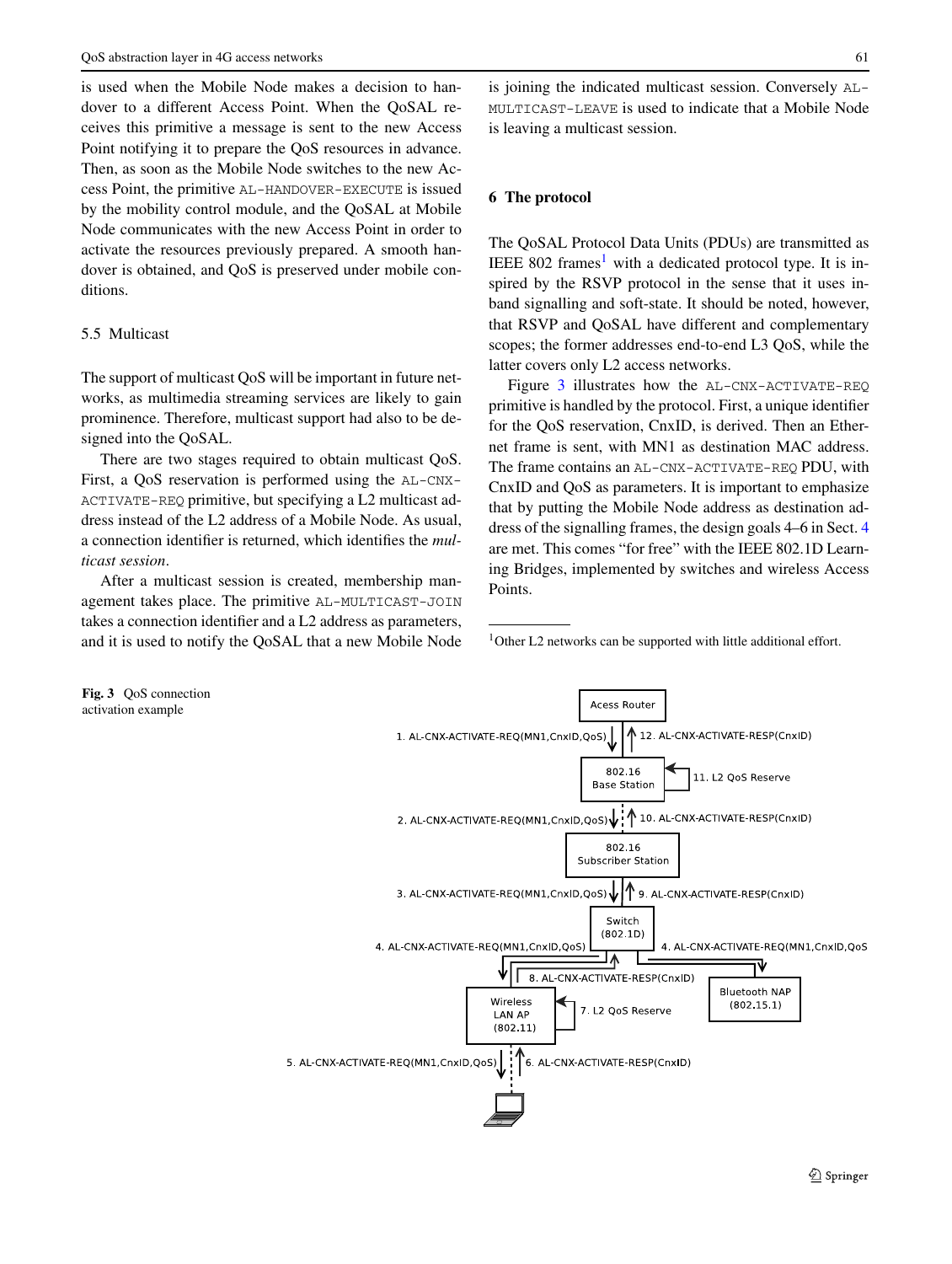<span id="page-7-0"></span>The request PDU follows the path towards the Mobile Node traversing a number of Access Points. However QoSAL-enabled Access Points automatically recognize the AL PDU by its Ethernet protocol number, and pass it to the QoSAL code for special processing, before allowing it to be forwarded. No reservation is performed at this point, though; the Access Point has to wait for an AL-CNX-ACTIVATE-RESP primitive, at which point the reservation is committed, in case of a successful response from downstream.

The reason why the confirmation is required before committing the reservation is related to the Learning Bridge algorithm. A Learning Bridge is not programmed with any routes; it learns them from the received traffic, and maintains a cached table of MAC address/output port. This property is both a strength, since it allows it to work with no previous configuration of routes, and a weakness because it is not guaranteed to always know the route for a particular destination. When a Learning Bridge does not know the route for a particular MAC address, it simply forwards the frame through all other output ports, as in our example in Fig. [3](#page-6-0). Thus, forcing the Access Point to wait for a response from the Mobile Node before acting on the request prevents this (infrequent) situation.

There is an analogy between AL-CNX-ACTIVATE-REQ and RSVP's *Path* messages, and between AL-CNX-ACTIVATE-RESP and RSVP's *Resv*. Like RSVP, the QoSAL protocol is soft-state, which means that QoSAL connections must be periodically refreshed, or else they expire. In addition, the QoSAL protocol works even in the presence of L2 nodes that do not support QoSAL. In these nodes QoSAL PDUs are treated as simple Ethernet frames; no special processing is done, but they eventually reach the other QoSAL-aware nodes. This allows QoSAL to be used even in environments where QoS support has not been fully deployed.

Regarding the resource query primitive described in Sect. [5.2](#page-5-0), the three reservation styles are simply mapped into Mobile Node, Access Point, and broadcast addresses. Whatever the addressing scheme used an AL-RESOURCE-QUERY PDU is sent from the Access Router towards the requested destination. When this PDU reaches either the destination or an edge Access Point its forwarding stops and a response is sent back to original requester. The response consists of an AL-RESOURCE-INDICATION containing a bandwidth parameter. As the message passes through the Access Points, each Access Point combines its own available bandwidth with the value found in the message. The overall available bandwidth, reported to the Access Router, is equal to the minimum of all the bandwidths in each Access Point.

# **7 Validation and results**

## 7.1 Simulations

In order to assess the scalability of the QoSAL protocol a simulation study has been conducted. The scenario that was simulated consisted on an Access Router connected through a FastEthernet link to an 802.11e Access Point with two Mobile Nodes. The  $SimPy<sup>2</sup>$  simulator was used. The Ethernet link was simulated using the fast-easy method described in [[9\]](#page-10-0) with a maximum delay of 3.36 ms, while the 802.11 link was approximated by an exponential delay distribution [\[10](#page-10-0)].

Taking as reference the 3GPP approach to characterize signalling performance [\[11](#page-10-0)] we have characterized the delay of activating a connection, and how that delay evolves with the arrival rate of connections (the parameter *λ* of a Poisson process) and with the WLAN average delay. Fig. [4](#page-8-0)(a) shows the results for a simple DCF MAC. Looking at 3GPP performance metrics, in particular the "through connection delay" for the "internal and terminating traffic" case we consider that the mean delay must be below 250 ms, and its 95th percentile must be below 300 ms. In the simulation those limits correspond to a connection rate of about 30 cnx*/*s when the WLAN delay is 9 ms, or 64 cnx*/*s in case the WLAN delay is 5 ms.

It could be argued that the 802.11 average delay can become much larger than the simulated 9 ms. However, as shown in [[12\]](#page-10-0), in 802.11 networks when the load increases above 70%, corresponding to about 10 active stations and a delay below 4 ms, delays increase drastically. We may thus assume that operators will attempt to limit, through load balancing and network initiated handover, the number of active users in any given Access Point.

Considering that QoSAL PDUs are relatively short (about 60 octets), and knowing that the medium access delay represents the biggest portion of the delay in WLAN transmission for short packets, we decided to investigate the impact of the Contention Free Burst (CFB) option of 802.11e. When CFB is available, a parameter called *TXOP* limit is defined; when a station gains access to the medium, it is allowed to transmit an arbitrary number of consecutive frames in a single go, without having to compete for the medium between each frame, for a maximum period of *TXOP* limit. The simulation results in Fig. [4\(](#page-8-0)b) were obtained with an 802.11e  $TXOP$ <sub>limit</sub> = 1 ms (a rather conservative value) and *PHY*rate = 2 Mbit*/*s. As expected, scalability improves considerably with this option, with over 150 cnx*/*s possible, even with a 9 ms WLAN delay, while still meeting the 3 GPP performance goals.

<sup>2</sup>http://simpy.sourceforge.net/.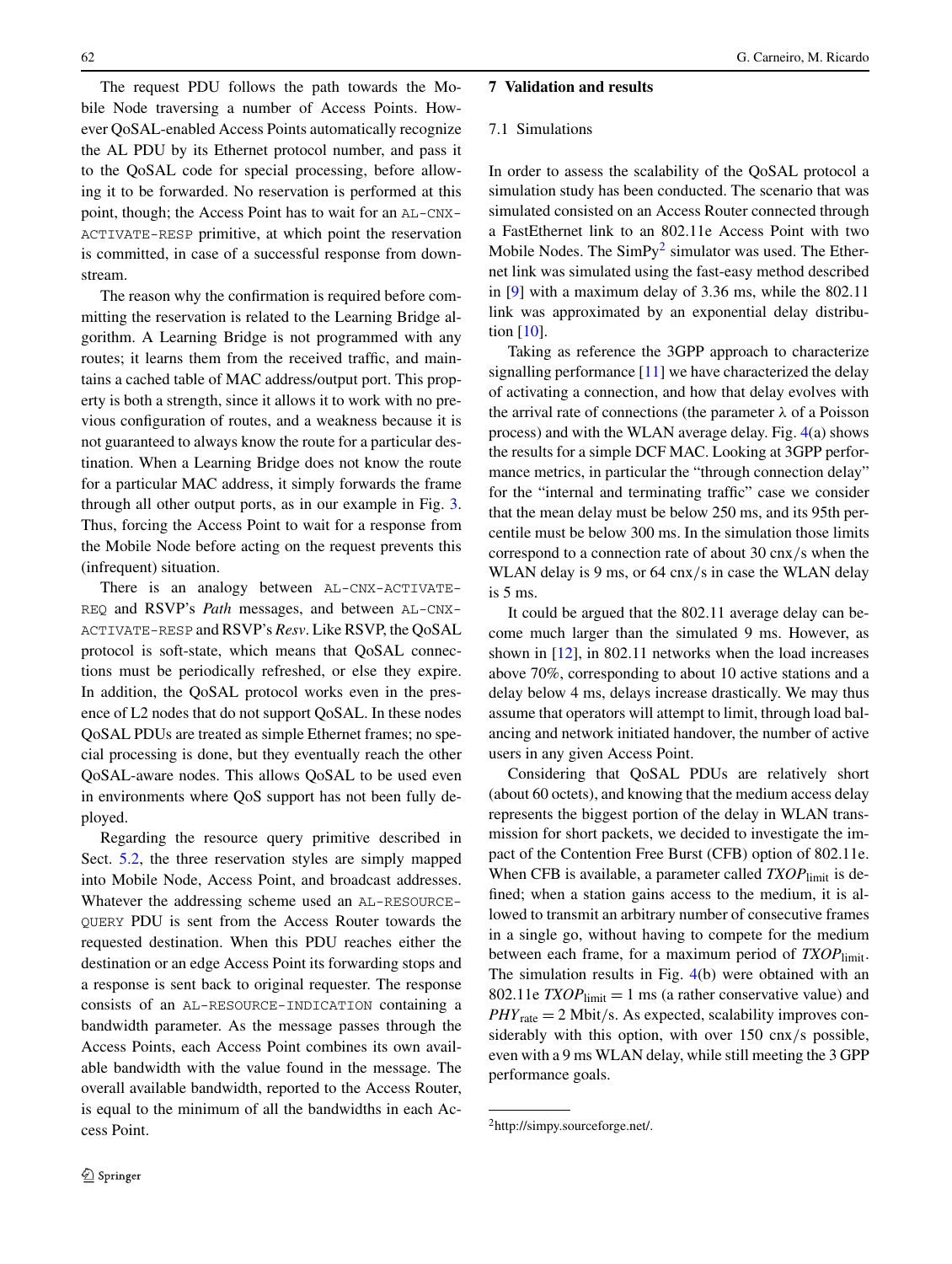**Fig. 4** Simulation of

<span id="page-8-0"></span>

## 7.2 Prototype

A prototype of the QoSAL has been developed, with the goal of further validating the protocol and its implementation. The testbed consisted of three PCs running the Linux operating system. One plays the role of Access Router, and is connected to the second one, the Access Point, with an Ethernet cable. The Access Point has a second Ethernet interface which connects to the third PC acting as Mobile Node, and Ethernet bridging is performed between these two interfaces. Figure [5](#page-9-0) shows the QoSAL messages, which were captured during a test using tcpdump at the Access Router. These messages are represented as an Ethereal view, for which a custom protocol dissector was developed. We can see QoSAL PDUs for activation, modification, and deactivation, as well as resource indications.

# **8 Conclusions**

In this paper the key functions behind the QoS Abstraction Layer were presented. It is a Layer 2.5 signalling protocol for reserving QoS resources across a wireless access network. It leverages the Learning Bridge property of IEEE 802 wireless Access Points and IEEE 802.1D switches to pro-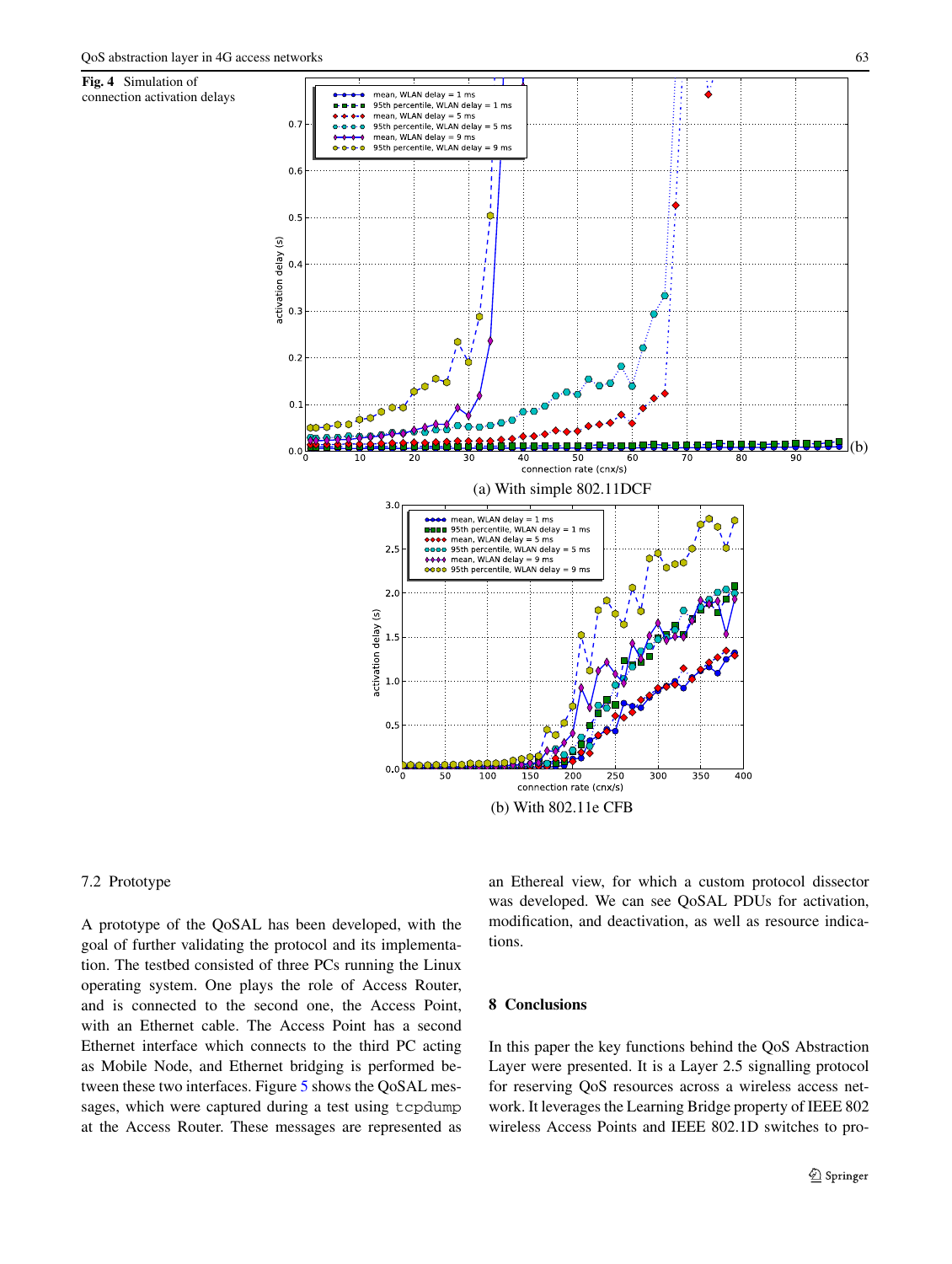<span id="page-9-0"></span>

| $\epsilon$    |                                       |                                              |                                                                  | qosal-m6-eth1.pcap - Ethereal | $\Box$                                                                                                                                                                                                                                                                                       |                          |
|---------------|---------------------------------------|----------------------------------------------|------------------------------------------------------------------|-------------------------------|----------------------------------------------------------------------------------------------------------------------------------------------------------------------------------------------------------------------------------------------------------------------------------------------|--------------------------|
| File          |                                       | Edit View Go Capture Analyze Statistics Help |                                                                  |                               |                                                                                                                                                                                                                                                                                              |                          |
| ē.            | à d                                   | <b>BA</b><br>[50]                            | $x \approx$<br>$\triangleq$<br>$\mathbb{Q}$<br>$\Leftrightarrow$ | 不<br>₿<br>₩                   | $\begin{array}{c} \mathbf{A}\oplus\mathbf{A}\oplus\mathbf{B}\end{array} \mathbf{A} \quad \begin{array}{c} \mathbf{A}\oplus\mathbf{A}\oplus\mathbf{B}\end{array} \mathbf{A} \quad \begin{array}{c} \mathbf{A}\oplus\mathbf{A}\oplus\mathbf{A}\oplus\mathbf{B}\end{array}$<br>$\Box$<br>堡<br>E |                          |
|               |                                       |                                              |                                                                  |                               |                                                                                                                                                                                                                                                                                              |                          |
| Filter: gosal |                                       |                                              |                                                                  | ۰                             | Expression SLimpar<br><b>√</b> Aplicar                                                                                                                                                                                                                                                       |                          |
| No            | Time                                  | Source                                       | Destination                                                      | Protocol Info                 |                                                                                                                                                                                                                                                                                              |                          |
|               | 1 0.000000                            | 00:50:ba:2b:a7:48                            | ff:ff:ff:ff:ff:ff                                                | OoSAL                         | ANNOUNCE                                                                                                                                                                                                                                                                                     |                          |
|               | 2 10.000651                           | 00:50:ba:2b:a7:48                            | ff:ff:ff:ff:ff:ff:ff                                             | OoSAL                         | ANNOUNCE                                                                                                                                                                                                                                                                                     |                          |
|               | 3 20.001350                           | 00:50:ba:2b:a7:48                            | ff:ff:ff:ff:ff:ff                                                | OoSAL                         | ANNOUNCE                                                                                                                                                                                                                                                                                     |                          |
|               | 4 30.002062                           | 00:50:ba:2b:a7:48                            | ff:ff:ff:ff:ff:ff                                                | OoSAL                         | ANNOUNCE                                                                                                                                                                                                                                                                                     |                          |
|               | 5 *REF*                               | 00:50:ba:c7:f6:a8                            | 00:c0:df:25:ed:18                                                | OoSAL                         | AL - RESOURCE - OUERY                                                                                                                                                                                                                                                                        |                          |
|               | 6 0.002749                            | 00:c0:df:25:ed:18                            | 00:50:ba:c7:f6:a8                                                | QoSAL                         | AL-RESOURCE-INDICATION(bandwidth=1000000)                                                                                                                                                                                                                                                    |                          |
|               | 11 *REF*                              | 00:50:ba:c7:f6:a8                            | 00:c0:df:e6:ec:45                                                | QoSAL                         | AL-CNX-ACTIVATE REQ(cnxid=1, rx R=0, tx R=100000)                                                                                                                                                                                                                                            |                          |
|               | 12 0.001761                           | 00:50:ba:c7:f6:a8                            | 00:c0:df:e6:ec:45                                                | <b>QoSAL</b>                  | AL-CNX-ACTIVATE REQ(cnxid=2, rx R=200000, tx R=0)                                                                                                                                                                                                                                            |                          |
|               | 13 0.003380                           | 00:50:ba:c7:f6:a8                            | 00:c0:df:e6:ec:45                                                | <b>QoSAL</b>                  | AL-CNX-ACTIVATE REQ(cnxid=3, rx R=200000, tx R=100000)                                                                                                                                                                                                                                       |                          |
|               | 14 0.010763                           | 00:c0:df:25:ed:18                            | 00:50:ba:c7:f6:a8                                                | <b>QoSAL</b>                  | AL-RESOURCE-INDICATION(bandwidth=900000)                                                                                                                                                                                                                                                     |                          |
|               | 15 0.011364                           | 00:c0:df:25:ed:18                            | 00:50:ba:c7:f6:a8                                                | OoSAL                         | AL-RESOURCE-INDICATION(bandwidth=900000)                                                                                                                                                                                                                                                     |                          |
|               | 16 0.013443                           | 00:c0:df:e6:ec:45                            | 00:50:ba:c7:f6:a8                                                | <b>QoSAL</b>                  | AL-CNX-ACTIVATE-RESP(cnxid=1, result=Success)                                                                                                                                                                                                                                                |                          |
|               | 17 0.019994                           | 00:c0:df:e6:ec:45                            | 00:50:ba:c7:f6:a8                                                | <b>QoSAL</b>                  | AL-CNX-ACTIVATE-RESP(cnxid=2, result=Success)                                                                                                                                                                                                                                                |                          |
|               | 18 0.023459                           | 00:c0:df:e6:ec:45                            | 00:50:ba:c7:f6:a8                                                | OoSAL                         | AL-CNX-ACTIVATE-RESP(cnxid=3, result=Success)                                                                                                                                                                                                                                                |                          |
|               | 19 0.211360                           | 00:c0:df:25:ed:18                            | 00:50:ba:c7:f6:a8                                                | QoSAL                         | AL-RESOURCE-INDICATION(bandwidth=400000)                                                                                                                                                                                                                                                     |                          |
|               | 20 0.211646                           | 00:c0:df:25:ed:18                            | 00:50:ba:c7:f6:a8                                                | QoSAL                         | AL-RESOURCE-INDICATION(bandwidth=400000)                                                                                                                                                                                                                                                     |                          |
|               | 21 3.443360                           | 00:50:ba:2b:a7:48                            | ff:ff:ff:ff:ff:ff:ff                                             | OoSAL                         | ANNOUNCE                                                                                                                                                                                                                                                                                     |                          |
|               | 22 3.806521                           | 00:50:ba:c7:f6:a8                            | 00:c0:df:e6:ec:45                                                | <b>OoSAL</b>                  | AL-CNX-ACTIVATE REQ(cnxid=1, rx R=0, tx R=75000)                                                                                                                                                                                                                                             |                          |
|               | 23 3.808403                           | 00:50:ba:c7:f6:a8                            | 00:c0:df:e6:ec:45                                                | OoSAL                         | AL-CNX-ACTIVATE REQ(cnxid=2, rx R=150000, tx R=0)                                                                                                                                                                                                                                            |                          |
|               | 24 3.811972                           | 00:50:ba:c7:f6:a8                            | 00:c0:df:e6:ec:45                                                | <b>OoSAL</b>                  | AL-CNX-ACTIVATE REQ(cnxid=3, rx R=150000, tx R=75000)                                                                                                                                                                                                                                        |                          |
|               | 25 3.814193                           | 00:c0:df:25:ed:18                            | 00:50:ba:c7:f6:a8                                                | OoSAL                         | AL-RESOURCE-INDICATION(bandwidth=425000)                                                                                                                                                                                                                                                     |                          |
|               | 26 3.814789                           | 00:c0:df:25:ed:18                            | 00:50:ba:c7:f6:a8                                                | <b>QoSAL</b>                  | AL-RESOURCE-INDICATION(bandwidth=425000)                                                                                                                                                                                                                                                     |                          |
|               | 27 3.816355                           | 00:c0:df:e6:ec:45                            | 00:50:ba:c7:f6:a8                                                | OoSAL                         | AL-CNX-ACTIVATE-RESP(cnxid=1, result=Success)                                                                                                                                                                                                                                                |                          |
|               | 28 3.822878                           | 00:c0:df:e6:ec:45                            | 00:50:ba:c7:f6:a8                                                | OoSAL                         | AL-CNX-ACTIVATE-RESP(cnxid=2, result=Success)                                                                                                                                                                                                                                                |                          |
|               | 29 3.826055                           | 00:c0:df:e6:ec:45                            | 00:50:ba:c7:f6:a8                                                | OoSAL                         | AL-CNX-ACTIVATE-RESP(cnxid=3, result=Success)                                                                                                                                                                                                                                                |                          |
|               | 30 4.014963                           | 00:c0:df:25:ed:18                            | 00:50:ba:c7:f6:a8                                                | <b>OoSAL</b>                  | AL-RESOURCE-INDICATION(bandwidth=550000)                                                                                                                                                                                                                                                     |                          |
|               | 31 4.015265                           | 00:c0:df:25:ed:18                            | 00:50:ba:c7:f6:a8                                                | OoSAL                         | AL-RESOURCE-INDICATION(bandwidth=550000)                                                                                                                                                                                                                                                     |                          |
|               | 34 6.234440                           | 00:50:ba:c7:f6:a8                            | 00:c0:df:e6:ec:45                                                | <b>QoSAL</b>                  | AL-CNX-DEACTIVATE(cnxid=1)                                                                                                                                                                                                                                                                   |                          |
|               | 35 6.236640                           | 00:50:ba:c7:f6:a8                            | 00:c0:df:e6:ec:45                                                | <b>QoSAL</b>                  | AL-CNX-DEACTIVATE(cnxid=2)                                                                                                                                                                                                                                                                   |                          |
|               | 36 6.238744                           | 00:50:ba:c7:f6:a8                            | 00:c0:df:e6:ec:45                                                | <b>QoSAL</b>                  | AL-CNX-DEACTIVATE(cnxid=3)                                                                                                                                                                                                                                                                   |                          |
|               | 37 6.239846                           | 00:c0:df:25:ed:18                            | 00:50:ba:c7:f6:a8                                                | QoSAL                         | AL-RESOURCE-INDICATION(bandwidth=625000)                                                                                                                                                                                                                                                     | $\overline{\phantom{0}}$ |
|               | 38 6 240433                           | 00.00.01.25.00.00                            | $00.50$ ·ha· $c7.6$ ·a8                                          | 00541                         | 41 - RESOURCE - INDICATION(bandwidth=625000)                                                                                                                                                                                                                                                 |                          |
|               |                                       |                                              |                                                                  |                               | P Ethernet 11, Src: 00:c0:d1:e6:ec:45 (00:c0:d1:e6:ec:45), Dst: 00:50:ba:c/:f6:a8 (00:50:ba:c/:f6:a8)                                                                                                                                                                                        | $\overline{\phantom{a}}$ |
|               | $\triangledown$ QoS Abstraction Layer |                                              |                                                                  |                               |                                                                                                                                                                                                                                                                                              |                          |
|               | Version: 4                            |                                              |                                                                  |                               |                                                                                                                                                                                                                                                                                              |                          |
|               |                                       | PDU: AL-CNX-ACTIVATE-RESP (2)                |                                                                  |                               |                                                                                                                                                                                                                                                                                              |                          |
|               | CnxID: 1                              |                                              |                                                                  |                               |                                                                                                                                                                                                                                                                                              |                          |
|               | Result: Success (1)                   |                                              |                                                                  |                               |                                                                                                                                                                                                                                                                                              | ▼                        |
|               |                                       |                                              |                                                                  |                               |                                                                                                                                                                                                                                                                                              |                          |

**Fig. 5** Ethereal packet analysis of QoSAL signalling

vide automatic discovery of the path for the reservations towards a given terminal. It works with no prior knowledge of the topology of the access network, which may even include multiple concatenated Access Points. Also provided is the ability to query available resources in the network, receive QoS degradation notifications, and make multicast reservations. The concept has been validated through simulations and prototyping, which also provided valuable insights into possible optimizations.

Future work in this protocol includes the design and implementation of an optimization consisting on coalescing multiple similar requests in a single message, which would provide benefits particularly in 802.11 networks without CFB. In addition, QoSAL drivers for 802.11e, 802.16, and 3GPP TDMA, already under development, will continue to be improved. Also some research will be devoted into alternatives to replace the use of IPv6 Flow Label for L3/L2 QoS mapping, in data plane, to avoid the dependency of a L2.5 protocol (QoSAL) on a L3 protocol (IPv6). Finally, integration of security and header compression functionality into QoSAL is being researched.

## **References**

- 1. Frattasi, S., Fathi, H., Fitzek, F. H. P., Prasad, R., & Katz, M. D. (2006). Defining 4G technology from the user's perspective. *IEEE Network*, *20*(1), 35–41.
- 2. IEEE Computer Society (1999). IEEE standard for information technology: Telecommunications and information exchange between systems. Local and metropolitan area networks. Specific requirements part 11: wireless LAN Medium Access Control (MAC) and Physical Layer (PHY) specifications Amendment 8: Medium Access Control (MAC), Quality of service enhancements. IEEE Std 802.11e-2005 (Amendment to IEEE Std 802.11) (Reaff 2003, 2005).
- 3. 3GPP (2002). QoS concept and architecture. TS 23.107, Release 5.
- 4. IEEE (2004). IEEE standard for local and metropolitan area networks part 16: Air interface for fixed broadband wireless access systems.
- 5. Farnham, T., Gefflaut, A., Ibing, A., Mähönen, P., Melpignano, D., Riihijärvi, J., & Sooriyabandara, M. (2005). Toward open and unified link-layer API. In *Proceedings of the 14th IST mobile and wireless summit*, Dresden, June 2005.
- 6. Carneiro, G., García, C., Neves, P., Chen, Z., Wetterwald, M., Ricardo, M., Serrano, P., Sargento, S., & Banchs, A. (2005). The DAIDALOS architecture for QoS over heterogeneous wireless